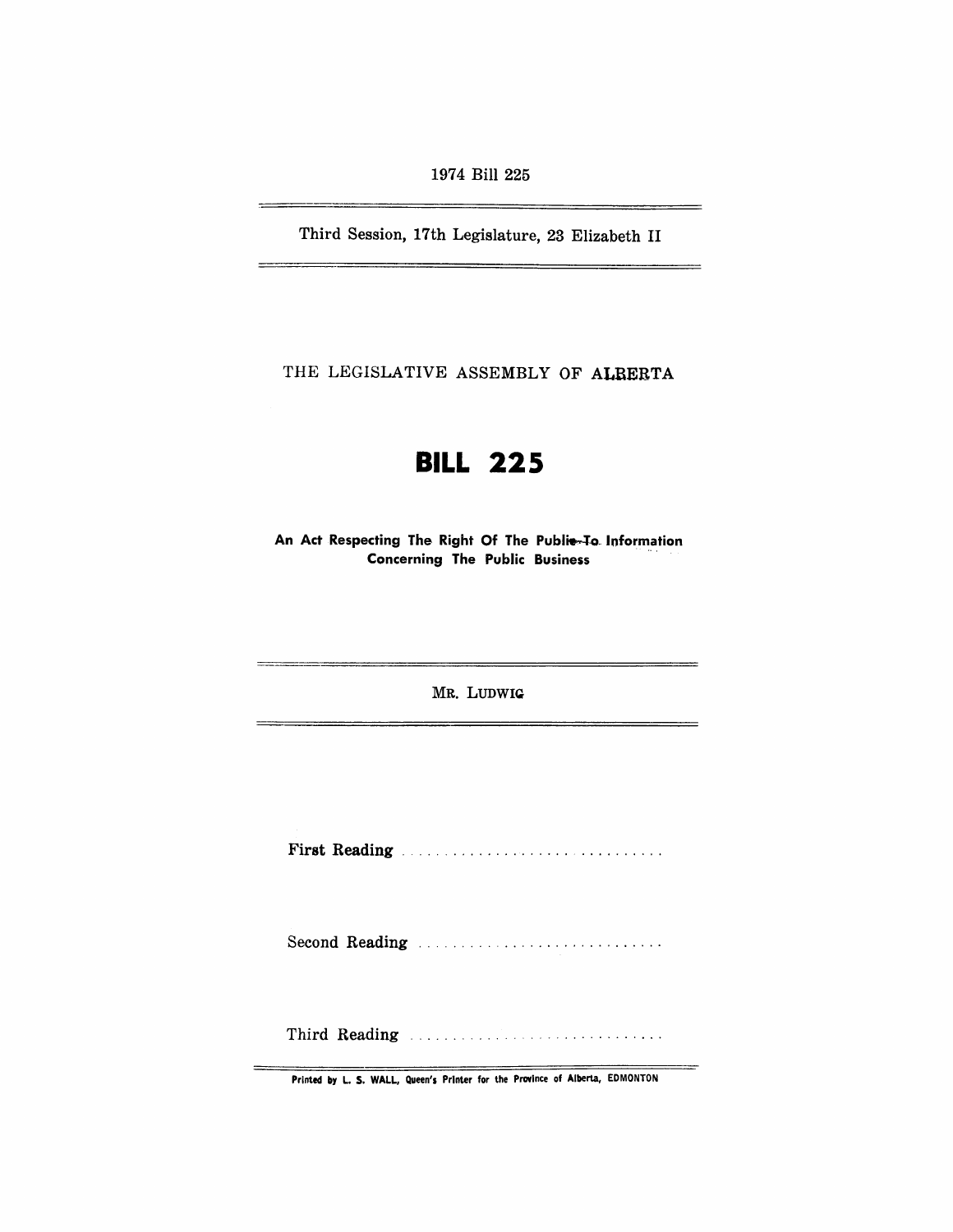*Bill* 225 *Mr. Ludwig* 

## **BILL 225**

#### 1974

### AN ACT RESPECTING THE RIGHT OF THE PUBLIC TO INFORMATION CONCERNING THE PUBLIC BUSINESS

#### *(Assented to* ,1974)

Whereas the people of Alberta have a political right to be informed by their government concerning the public business that they may protect and preserve the democratic principles and practices of the Constitution;

Now therefore that the people of Alberta may more vigilantly ensure their democratic heritage shall not be staled by secret usages nor withered by silent tyrannies,

HER MAJESTY, by and with the advice and consent of the Legislative Assembly of Alberta, enacts as follows:

1. This Act may be cited as *The Right to Information Act, Alberta.* 

2. In this Act,

- (a) "public business" includes any activity or operation carried on or performed in Alberta or elsewhere by the government of Alberta, by any department, branch, board, commission, agency, or Crown Corporation, of that government, by any court or other tribunal of Alberta, or by any body or authority performing a function of the government of Alberta; and
- (b) "record" includes the whole or any part of any book, document, paper, card, tape or other thing on or in which information is written, recorded, stored or reproduced and, where any record does not convey the information contained in the record by reason of its having been kept in a form that requires explanation, includes a transcript of the explanation of the record.

3. Any Albertan may apply to the government for a record made in the course of public business and the government shall, within a reasonable time thereafter, provide a copy of such record to any person who so applies or make such record available for inspection by him,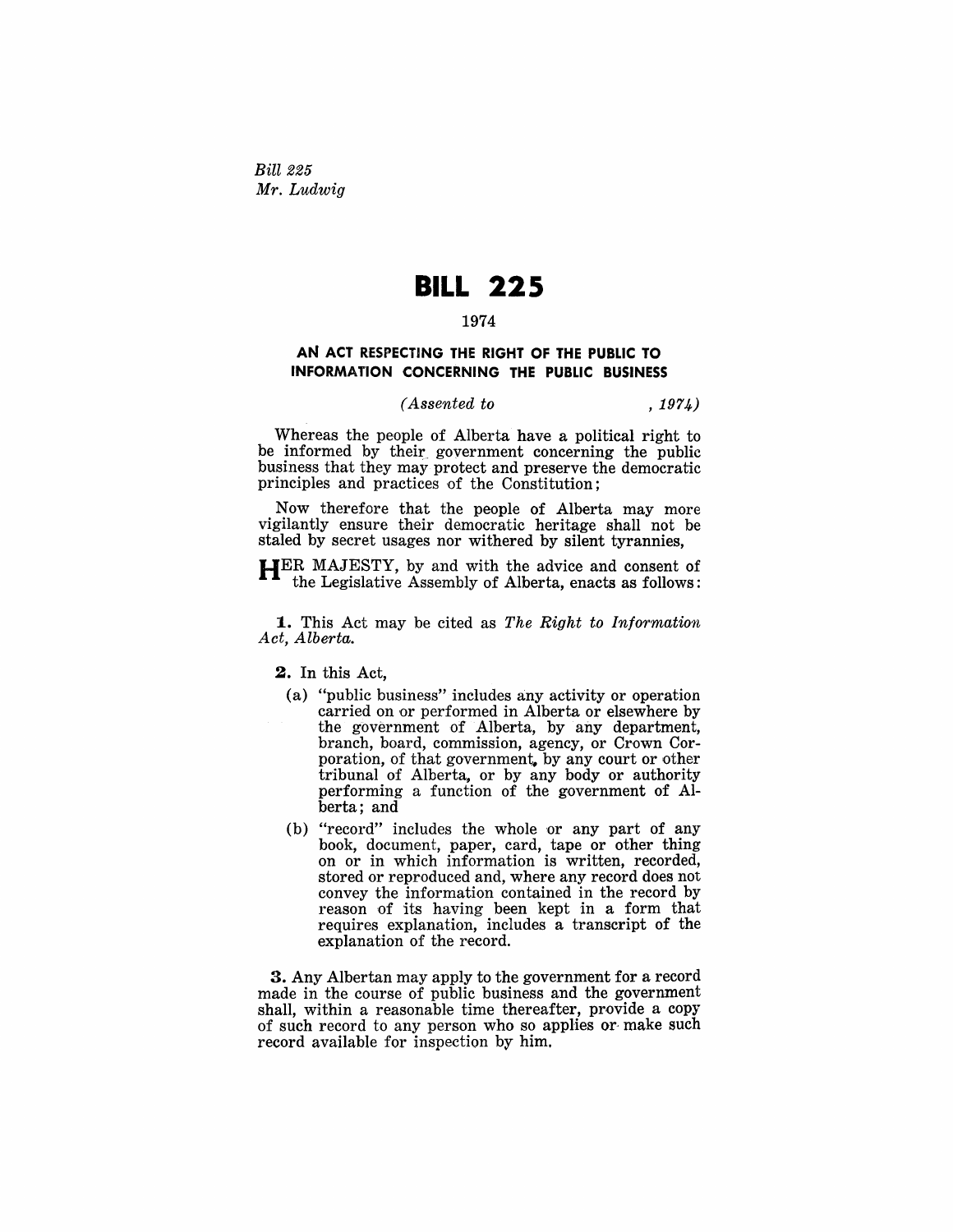4. Section 3 shall not apply to any record or part thereof

- (a) where any statutory or other law provides that such record or part thereof shall not be made public;
- (b) made in the course of an investigation or inquiry in the administration of the law or in the eourse of obtaining or giving legal advice or in contemplation of a legal proceeding;
- (c) where the information on record is elsewhere provided or available, or in the discretion of any public official, may be made available under any statutory or other law;
- (d) where the information on record is to trivial in public interest that the cost to provide or to make the record available is not in the public interest;
- (e) where the application therefor is made for a frivolous or vexatious purpose;
- (f) where the information on record is of a confidential nature exchanged by public officials within the government or between public officials of the government and any other government and is expressed to be confidential; or
- (g) where the information on record relates to the private affairs of any person or organization and, upon a balance of convenience between private and public interest, it is not in the public interest to provide or to make the record available.

5. (1) Any person entitled under section 3 who applies to the Government for a record of public business and is denied in writing or, within a reasonable time after application made, is not provided with a copy of such record or has not had such record made available to him for inspection, may apply to a judge of the Supreme Court of Alberta, for an order that the government comply with the application and the judge shall so order.

(2) An order made under this section shall be served upon the government by mailing a copy of the order to the Clerk of the Executive Council of Alberta.

(3) If, within 14 clear days after the order is so mailed, the government files with the court a reply that the record is privileged under section 4, together with particulars in support thereof, proceedings upon the order shall thereby be stayed.

(4) The judge shall examine and consider the reply and the statement of particulars and shall thereafter affirm or quash the order made under subsection (1) or amend or vary the terms thereof as he deems best in the public interest.